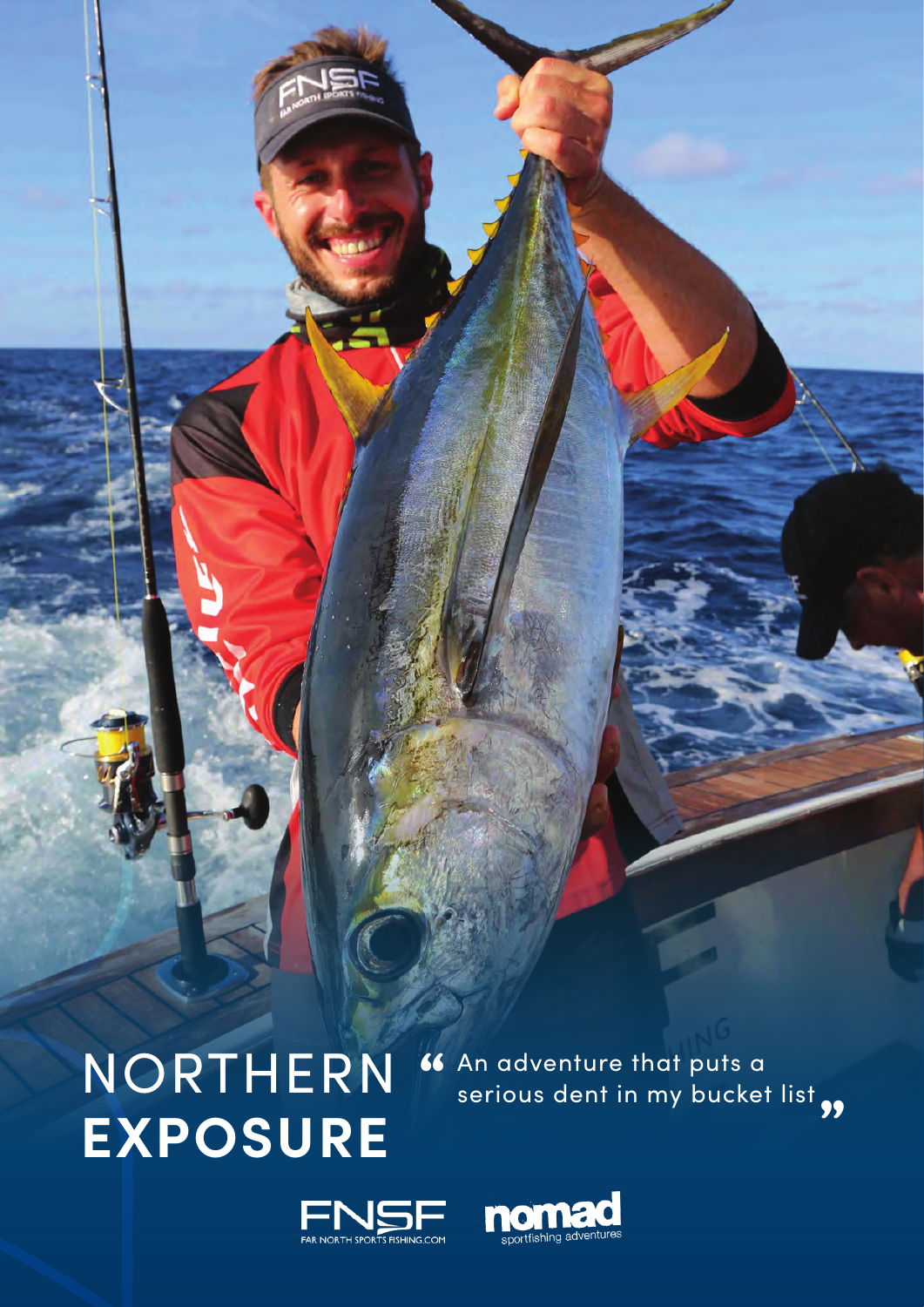## REMOTE AND PRISTINE

Far North Queensland Sport Fishing at it'svery best



The Northern Exposure Charter is a farreaching bluewater charter. Guests depart from Cairns by fixed-wing aircraft to Lizard Island before boarding Blue Martini and heading for the remote waters extending from Jewell Reef in the north to the Ribbon Reefs in the South.

The lure of this charter is the abundant fish, variety of species and the untouched Reef. Keen anglers know that this area is largely un-fished and holds a remarkable bounty of sport fish including Giant Trevally, Spanish Mackerel, Cobia and Mahi-Mahi as well as reef species such as Emperors, Coral Trout and Nannygai. These are fertile grounds for popping as well as jigging, trolling, soft plastics and saltwater fly fishing. The standard of bluewater fishing here is unmatched. There are more than 1,000 Giant Black Marlin caught in the waters between Port Douglas and Lizard Island in the period late August to early December which is more than the annual total of all other Giant Black Marlin fisheries combined globally. To make the most of this fishing phenomenon, in addition to the guided centre-consoles, the FNSF 40 foot custombuilt game boat, Black Magic, is offered as an add-on for guests wishing to broaden their experience.





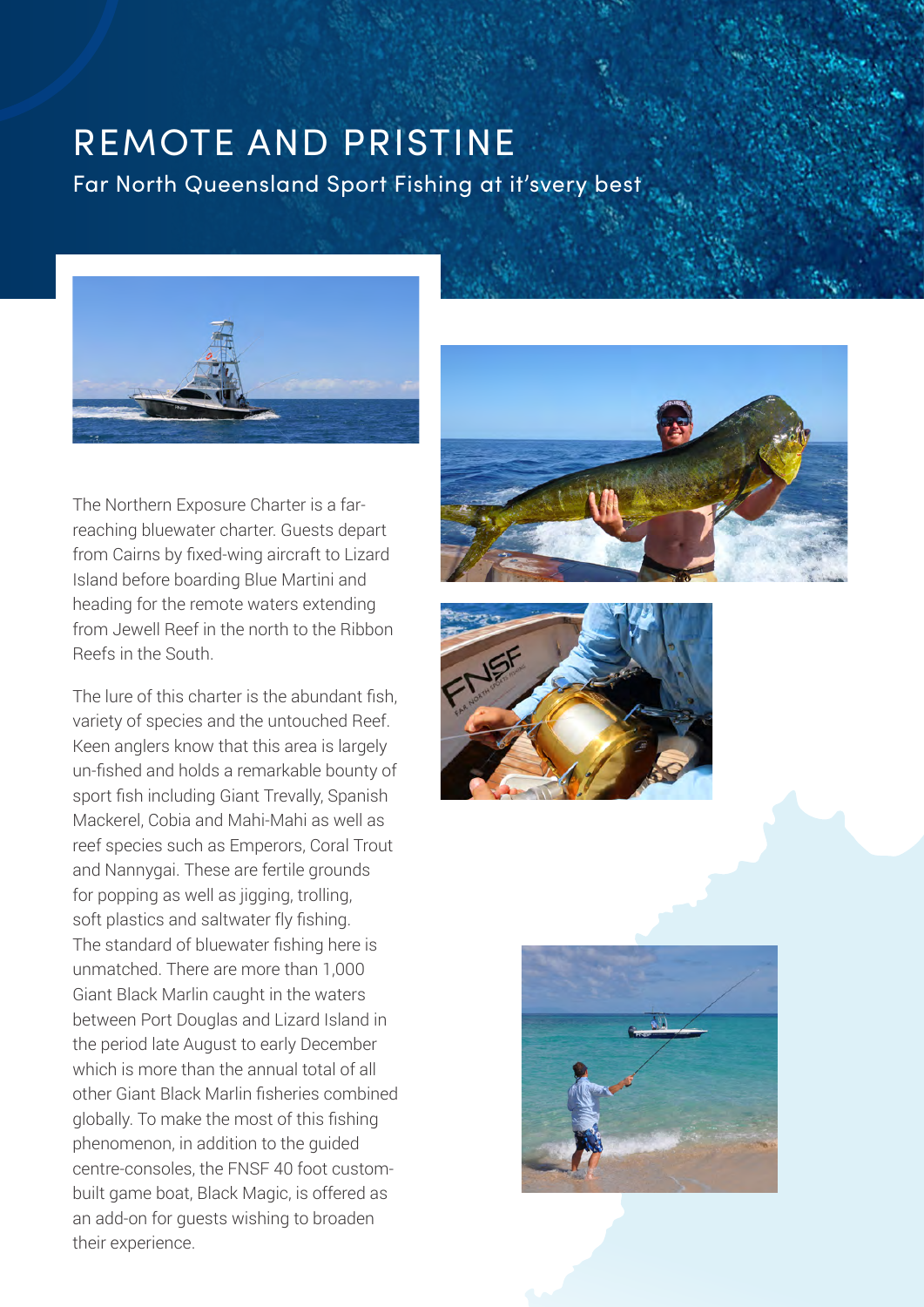## IN ABSOLUTE STYLE And comforts you are accustomed to

This is serious fishing, and as with all FNSF charters, every Northern Exposure guest is equipped with the highest grade tackle and equipment, including top-end Shimano reels and custom-built rods. What sets this Far North adventure apart from its competitors is the level of service and the scale of luxury that guests experience. At the end of a hard day's fishing, they step out of the purpose-built centre-consoles and into the sheer luxury of the 70 foot mother ship Blue Martini. This is the time for guests to re-live the day's highlights on the GoPro footage, enjoy a drink on the sunset deck and savour a five-star dinner created by Blue Martini's chef from the finest produce that Queensland has to offer.

Perfect for groups of six, the Northern Exposure charter is fishing paradise for the angler who expects the very best. It's the perfect getaway for an unforgettable bluewater fishing experience where quality will never be compromised and adventures never forgotten.